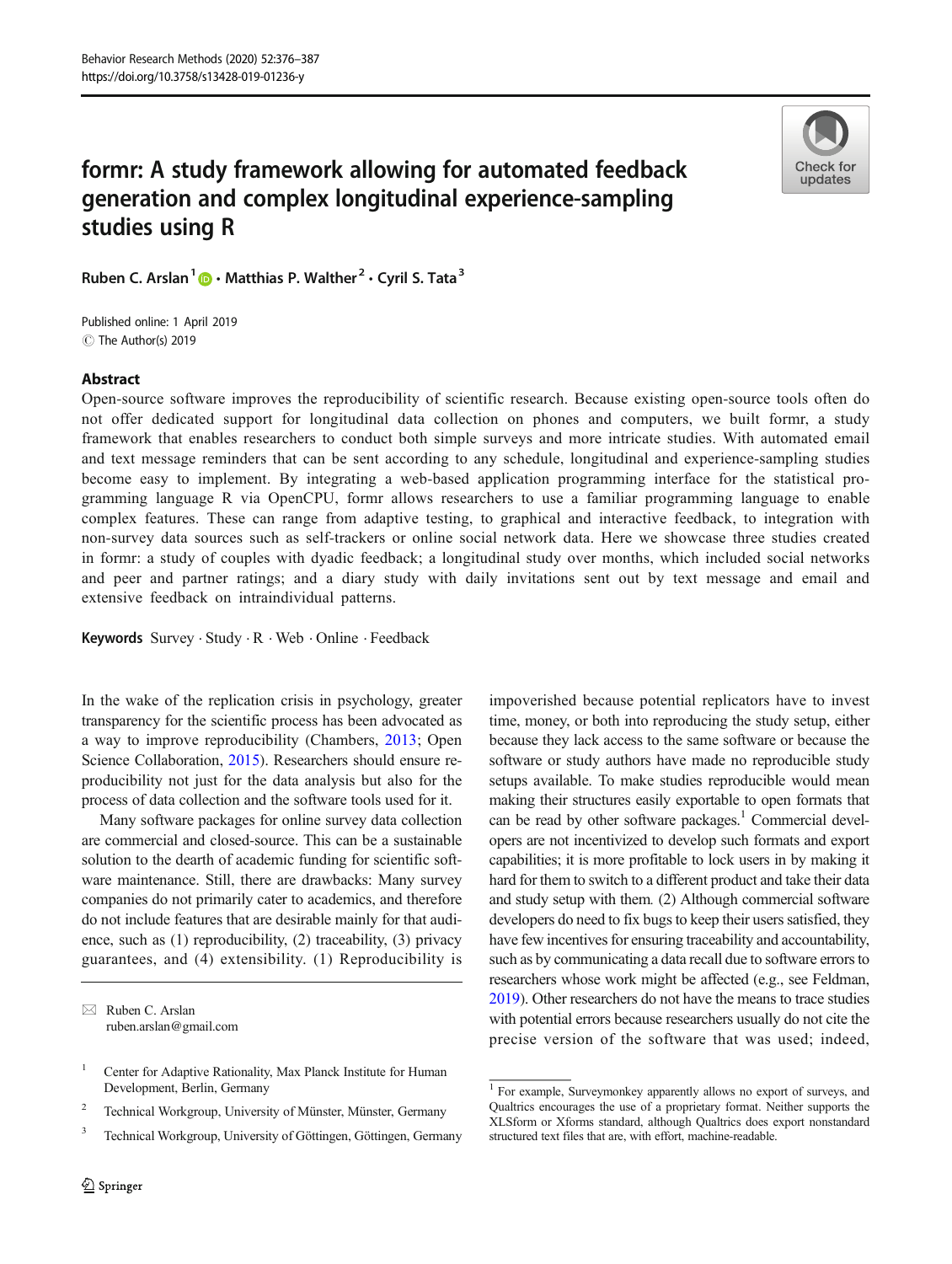versioning may not even be visible to the users. (3) Strong privacy guarantees defy the business models of many data collection apps, which can profit off interlinked data and which can save money by using cloud services. Academic researchers, on the other hand, must be wary of fostering distrust in their users by using software that siphons more data than it needs to.<sup>2</sup> (4) Finally, psychological researchers often want to include specialized measures—for example, to collect reaction time data. Although some commercial products are extensible, support from providers for third-party extensions is often poor.<sup>3</sup>

Noncommercial open source software for online survey data collection does exist, but many products are no longer in active development.<sup>4</sup> Others, such as LimeSurvey, offer a free core software that requires technical skill and funds to self-host alongside a commercial-hosted solution. Because colleagues found no existing free software tools that satisfied their needs when seeking to conduct long-term longitudinal studies, diary studies, and experience-sampling studies, we therefore began developing formr in August 2013. The main goal was to build a study framework that would address the needs of the longitudinal research for which it was designed, but also be flexible enough to cater to unanticipated needs. Because the target group included researchers in psychology and other social sciences, not marketers or students, we prioritized flexibility, the potential for automation, and shareability, which is closely linked to reproducibility. Therefore, we consciously decided against implementing a point-and-click survey design interface. We also tried to use existing software libraries whenever possible, to be able to focus on the specific capabilities needed in formr. We have been developing new features and doing maintenance work continuously since 2013, and free hosting has been available since  $2014<sup>5</sup>$ . The present article does not contain a feature comparison with all major competing tools (such as Qualtrics, LimeSurvey, Questback, and Surveymonkey), because so many exist and it is often very difficult to find out whether several specific study designs can be implemented using a tool without acquiring expertise with the tool. However, we and a group of other researchers have started work on a living document that will maintain such feature comparisons, which might be useful to others and could be collaboratively extended.<sup>6</sup>

#### Components

The formr framework features three main components. The first is a simple survey framework that allows researchers to pose questions to users and collect information from them. The resulting surveys are comparable to those from many existing solutions. The second component is the study control framework, called run in formr for historical reasons. It allows researchers to manage access to a study, organize who answers which questions and when, send invitations or reminders via email or text message, give feedback to users, and so on. The first two components are written in PHP and are tightly integrated. It is not possible to use the surveys without at least a minimal setup of the study control framework, but it is possible to use the control framework without using formr surveys. Researchers can substitute surveys from other sources, such as SoSciSurvey (Leiner, [2014\)](#page-11-0) or LimeSurvey (Limesurvey GmbH, [2012\)](#page-11-0), for ours within the framework, although they will thus sacrifice some of the integrated capabilities. The last component is the utility R package. It is independent of the PHP software and makes some common operations, such as setting timeouts or cleaning and aggregating the item data, easier.

Our framework owes its extended capabilities and flexibil-ity to OpenCPU<sup>7</sup> (Ooms, [2014](#page-11-0)), which provides a principled way to execute R code securely via a Representational State Transfer application programming interface (RESTful API).<sup>8</sup> By integrating formr with OpenCPU, researchers familiar with R can use their favorite packages in formr. Deeply integrated packages, including R Markdown (Allaire et al., [2018](#page-10-0)) and knitr (Xie, [2018\)](#page-11-0), facilitate dynamic response generation. Other tidyverse (Wickham, [2017](#page-11-0)) packages, such as lubridate (Spinu, Grolemund, & Wickham, [2018\)](#page-11-0) and dplyr (Wickham, François, Henry, & Müller, [2018\)](#page-11-0), help control the study flow, whereas ggplot2 (Wickham, Chang, et al., [2018\)](#page-11-0) and various HTML widgets (Vaidyanathan, Xie, Allaire, Cheng, & Russell, [2018](#page-11-0)), such as rbokeh (R. Hafen & Continuum Analytics, Inc., [2016](#page-11-0)), enable graphical feedback to users.

# Security, stability, and the general data protection regulation (GDPR)

The security model of [formr.org](http://formr.org) is simple. By default, no external services get access to any user data, ever. Users can optionally connect formr to email servers and, for instance, text-messaging engines, but they can restrict the user data in such connections to an anonymous user token. All connections to [formr.org](http://formr.org) are forced to be encrypted via HTTPS (also called HTTP over Transport Layer Security). We host our own

<sup>&</sup>lt;sup>2</sup> For example, Qualtrics apparently records location information, even when researchers use "anonymous links." [http://www.the100.ci/2018/07/25/student](http://www.the100.ci/2018/07/25/student-research-projects-and-gdpr/)[research-projects-and-gdpr/.](http://www.the100.ci/2018/07/25/student-research-projects-and-gdpr/) <sup>3</sup> For example, work on the QRTengine was discontinued after an update to

Qualtrics broke the third-party extension and support was no longer responsive to its developers. (van Steenbergen, [2016](#page-11-0))  $4$  For example, the vast majority of links to "free of charge" survey software on

[www.websm.org](http://www.websm.org) are either dead, link to software that has not been maintained for more than 2 years, or is no longer free.

<sup>5</sup> With a lifespan of over 5 years and three active contributors, formr has exceeded the life expectancy and project health one would expect from examining the other free survey software listed on [www.websm.org](http://www.websm.org). <sup>6</sup> [https://comparison-to.formr.org](https://comparison-to.formr.org/)

<sup>7</sup> <https://www.opencpu.org/>

<sup>8</sup> [https://en.wikipedia.org/wiki/Representational\\_state\\_transfer](https://en.wikipedia.org/wiki/Representational_state_transfer)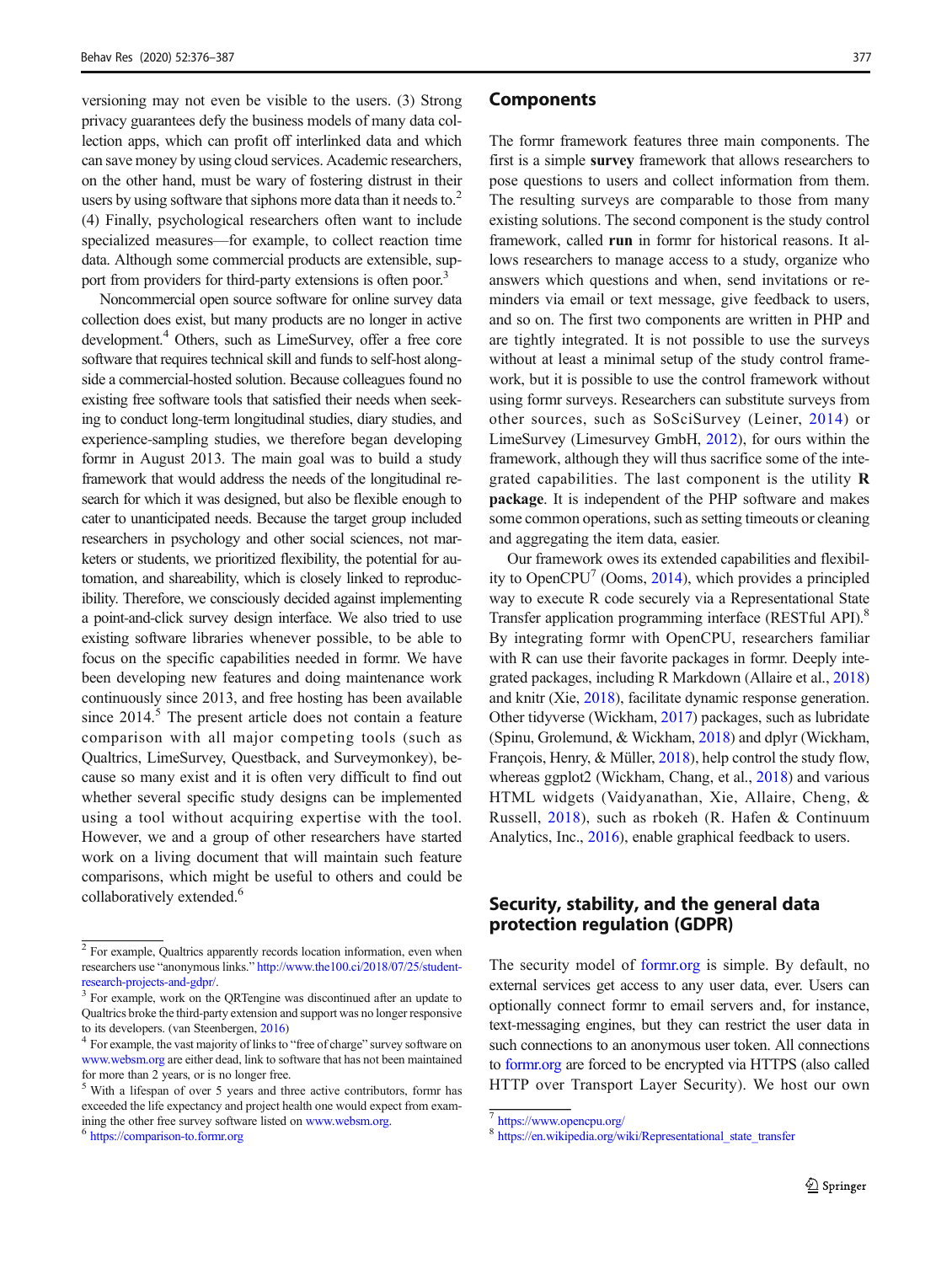instance of the OpenCPU software, and its connection to the formr software is also encrypted. No participant-related data are exposed except when researchers export the data or when formr automatically computes feedback and similar data-based operations. In these cases, both data entry and feedback are protected by long cryptographic tokens that function as strong passwords. We encourage and teach researchers to pick strong passwords for the admin area. We store passwords only as salted bcrypt hashes that are robust to brute-force attacks and rainbow tables. Encrypted backups of our database are stored nightly, and additional safeguards against accidental data deletion are in place. Studies set a single, study-specific cookie that can be set to expire after the end of the session, and a GDPR cookie notice is displayed until it is dismissed. Because [formr.org](http://formr.org) is hosted at the University of Göttingen, is not incorporated, and uses stateof-the-art security, we expect it to fulfill reasonable standards of security. However, Health Insurance Portability and Accountability Act (HIPAA) or GDPR compliance have not been certified, as we lack the means to pay for the necessary legal advice. Ultimately, users of formr are responsible for informing participants and getting the appropriate consent. Potential users who are not satisfied by this still have the option to host formr, if they can provide for state-of-the-art security in hosting.

# Survey framework

The survey framework offers the most common basic functionality needed for online data collection. The information to be collected is specified in a spreadsheet, or item table. Item tables must contain a column for the item names under which the recorded information will be stored and a column for the item type. Item tables can be uploaded when creating or updating a survey on [formr.org](http://formr.org). There, item tables are translated to HTML widgets in the web browser, providing users the ability to enter input. More than 30 input types are available. Customizing new item types is possible and extremely flexible, because researchers can load custom JavaScript. This functionality has been used in the past to implement event history calendars as Gantt charts (Wieczorek et al., [2018\)](#page-11-0), to enable drawing, and so on.

The first line of the spreadsheet must contain the column names. Column names that are not part of the specification (e.g., English translations or comments) are ignored. From our experience with collaborative study design, we have found it most convenient to use Google Sheets<sup>9</sup> to work jointly on item

tables, but it is also possible to use local Excel files, OpenDocument spreadsheets, or simply comma-separated value (CSV) or tab-separated value (TSV) files. Google Sheets is the closest thing to a visual survey designer that formr has to offer, since it can be synchronized with formr with just one click. The easiest way to familiarize oneself with the item table capabilities is to start from the demo all widgets spreadsheet<sup>10</sup> that we made to illustrate the capabilities of formr.

The standard for item tables is loosely based on the  $XLSForm standard, <sup>11</sup>$  so that simple tables should be transferable between software products using this standard and formr with little effort. We do not completely implement the standard in places where we found less technical terms, thought the control framework accomplished researchers' needs better, or have implemented functionality that was not part of the standard. Still, interoperability with other implementations of XLSForm should be substantial.

Item table columns Apart from the type and name columns, several others usually can and will be specified.

The label column specifies text that will be shown to the user. It can be simple text, or it can be marked up using  $HTML<sup>12</sup>$  or Markdown<sup>13</sup>—a simple, readable way of marking up text that is familiar to many R users and requires minimal effort to learn. Labels can be made dynamic by integrating R code, as in knitr or R Markdown.<sup>14</sup> This feature can be used to customize labels—for example, to greet a user on the basis of their reported gender, to indicate which object is to be rated, to generate dynamic items for a test, or to give personalized feedback during or after the study.

The optional column can be used to designate items as optional. By default, all items require a response (i.e., if respondents have not answered the item, they cannot continue to the next part of the survey), except for items such as sliders and checkboxes, for which "nothing" is a valid answer. The validity of a response is checked before submission to the server, using the HTML5 validation standard<sup>15</sup> (Hunt, [2010](#page-11-0)) or the JavaScript-based webshim framework (Farkas, [2016\)](#page-11-0), where necessary. Because client-side checks (such as HTML5 validation and JavaScript) can be circumvented by technologically capable users, the checks are repeated on the server side.

The *showif* column allows researchers to specify that an item will be shown conditionally. If this column is left empty, the item will always be shown. If it contains a condition (e.g., in\_a\_relationship == 1), the item will be shown only if the condition evaluates to TRUE. There are two ways to use showif. First, if an immediate change depending on data on

 $9$  Unfortunately, we know of no open-source alternatives to Google Sheets that provide a similar feature set. It is important to note that using Google Sheets to design surveys bears no risk of disclosing private participant information to Google unless the questions themselves contain such information. All formr does is to automate the download of an .xlsx file from Google; no data go in the opposite direction. If the questions contain sensitive information, a local spreadsheet editor such as LibreOffice or Microsoft Excel can be used.

 $\begin{array}{l} \hbox{10  
11  
12  
13  
14  
14  
15  
16  
17  
18  
19  
10  
10  
14  
16  
17  
18  
19  
19  
10  
10  
10  
10  
10  
10  
11  
11  
11  
12  
13  
14  
14  
15  
16  
16  
16  
17  
17  
18  
18  
19  
19  
10  
10  
10  
10  
10  
11  
11  
12  
14  
15  
1$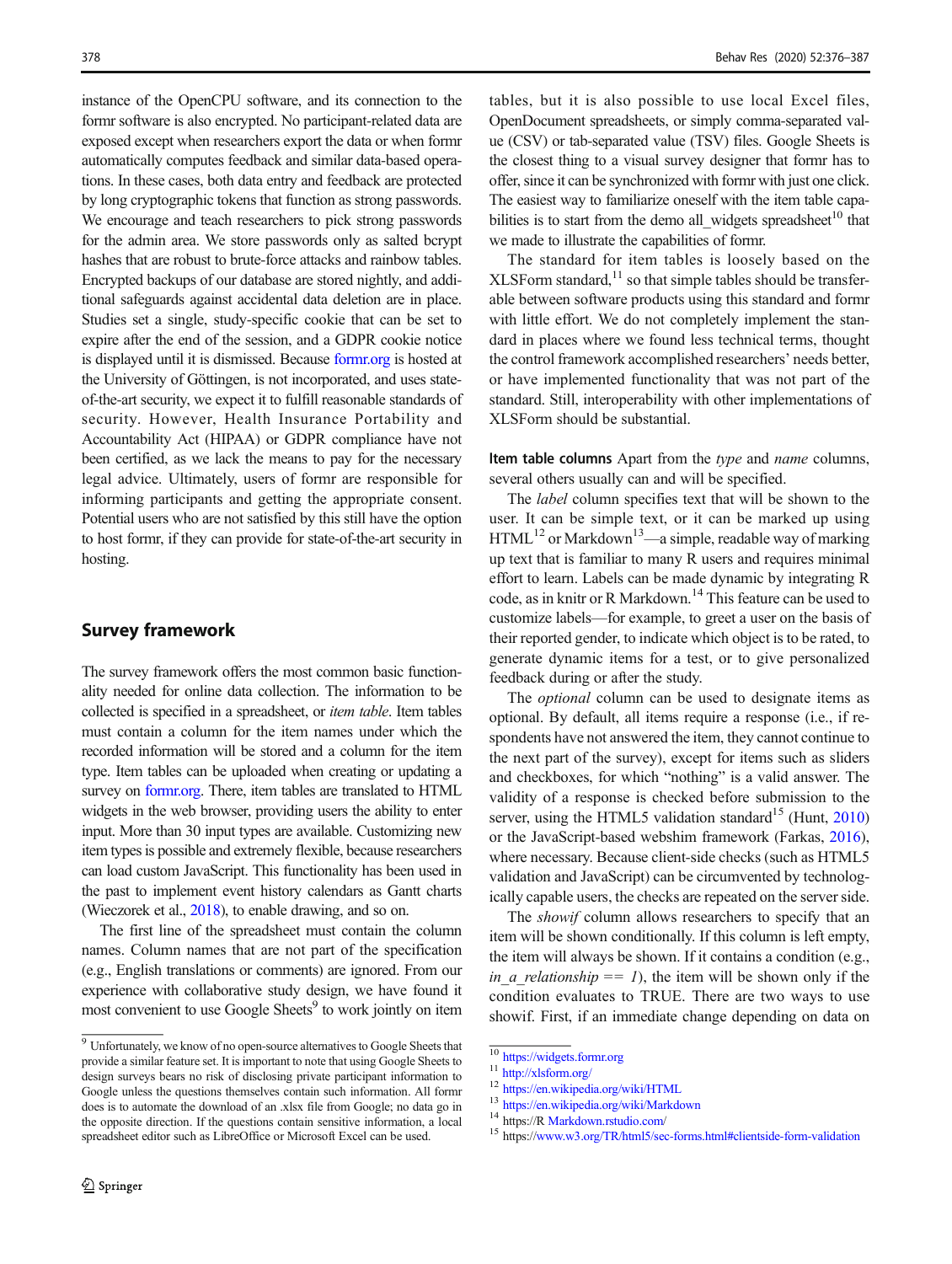the same page is desired (e.g., showing a text box only if  $gender == "other"$ , the showif will be evaluated with JavaScript and verified later on the server side using R. Second, if previously collected data are referenced (e.g., the gender of the participant in the diary, not collected on the same page), the showif is evaluated with R and the necessary data are made available automatically. These two modes exist so that formr sends out no entered data unless the data are explicitly requested by the researcher, as a security precaution. The two modes can be combined, but it is rarely necessary to do so, or to even think about them as separate modes.

The value column can be used to prefill the values for items—for instance, to verify that previously entered information (e.g., contact data from the previous wave) is still up to date. In this way, the participant will not have to reenter previously given responses, but still can make changes if needed. The column is also used to perform hidden calculations in the survey using R—for instance, with the *calculate* item type.

The class column allows researchers to assign a cascading style sheet<sup>16</sup> (CSS) class to the item in order to style it visually. Many preset classes are available, and researchers can customize their own in the study control framework settings.

Finally, the columns *choice1* to *choice12* allow researchers to easily define the choices for multiple-choice items. The number of the choice item is stored as the response to the corresponding survey question, not the label. Some researchers want more flexibility—for instance, they may need more than 12 choices, may want to store text instead of consecutive numbers for the choices, or may wish to reuse a choice list frequently. This flexibility can be achieved by specifying a second sheet in the spreadsheet that list choices row by row with a *name* and a *label* column. The specified *list* name can then be referred to as the second word in the type specification (e.g., *mc likert5point*). Tables [1](#page-4-0) and [2](#page-4-0) show a simple example table (the survey and the choices sheet), and Fig. [1](#page-5-0) shows how formr would render this table.

## Results storage

The results for every survey are stored in two tables: a (primary) wide table and a (secondary) long table. In the wide table, the item names provide the columns. Five additional columns—session, created, modified, ended, and expired index information about the survey participation. The session column is an identifier for the individual and can be used to merge data across surveys. For single surveys, it will be unique in the dataset. The combination of session and created is unique even in repeated surveys.

The long table is useful mainly if item orders were randomized or to examine response times and patterns on the item level, but it is also "tidy" data in the sense of the tidyverse framework (Wickham, [2017\)](#page-11-0). It can be found under detailed results. It has one row per item response, and correspondingly, the columns include session, item\_name, answer, created, shown, saved, display order, hidden, and answer. These fields allow researchers to investigate nonresponse and response times according to the item characteristics (Bosnjak & Tuten, [2001](#page-10-0)).

Both results tables can be exported directly from formr to CSV, TSV, Excel, and JSON. Using the formr R package, researchers can also easily generate SPSS and Stata files (including item metadata such as labels) with the help of the haven package (Wickham & Miller, [2018\)](#page-11-0). Research and personal data can be deleted by researchers in aggregate or on a participant level, when they are no longer needed or when requested. After warning researchers, we plan to expunge personal data and backups after legally mandated time frames, as well.

#### Data privacy measures

At the survey level, researchers can set surveys to be unlinked or to hide results. Unlinking a survey means that the results will only be shown in random order, without user codes or dates, and only after a minimum of ten results are in. Researchers can use this feature to disconnect surveys containing personally identifiable information from surveys containing research data. Email contact and payment are then possible by automation in formr. As a further step, researchers can also disable the display of results completely. Once turned on, these features cannot be turned off again. In this way, researchers can allow research assistants to manage a study in formr without having to trust them to maintain participants' privacy.

## Referring to past results

In any place where R can be used in formr, formr automatically parses the code for survey and variable names. So, for the showif god  $nr == 1$ , formr will determine that it refers to the variable  $\gcd$  nr in the same survey session and automatically make the data for this variable available in R. In the show if screening  $\gtrapprox 21$ , form will first notice the reference to the survey name screening, if it is part of the same study, and then the reference to the variable therein. The previous entries by this participant in the screening survey will then be made available as a data frame in R. Generally, this means that researchers can refer to data stored anywhere in the study and expect it to be automatically available without further ado, in a format very similar to how they would expect it <sup>16</sup> [https://en.wikipedia.org/wiki/Cascading\\_Style\\_Sheets](https://en.wikipedia.org/wiki/Cascading_Style_Sheets) in a data analysis. In some cases, when variables are not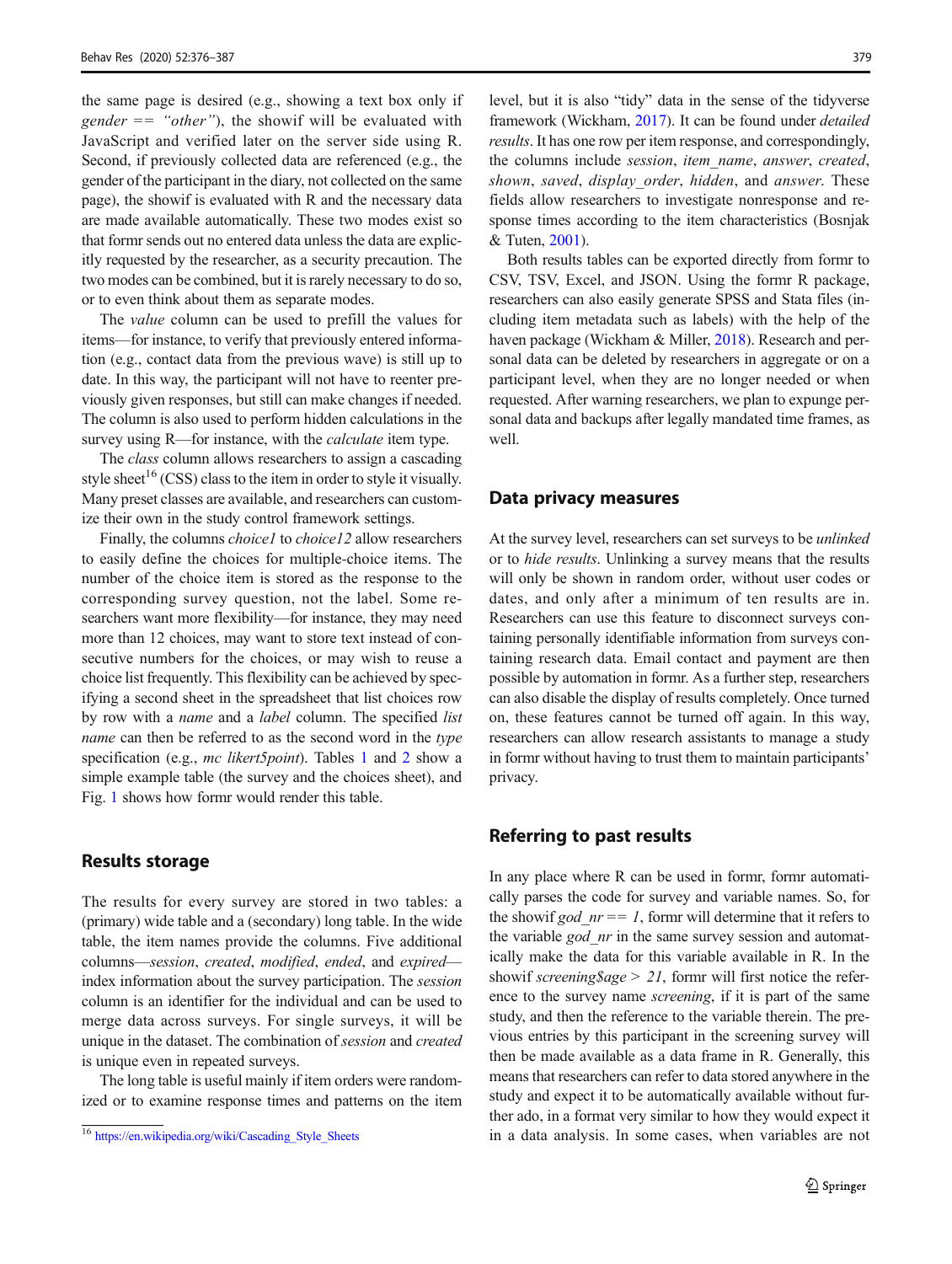<span id="page-4-0"></span>Table 1 Simple example item table

| type                 | name                            | showif                          | label                                                  | choice1            | choice2                                | choice3      |
|----------------------|---------------------------------|---------------------------------|--------------------------------------------------------|--------------------|----------------------------------------|--------------|
| text<br>me god nr    | abode<br>$\text{god}_{-}$<br>nr |                                 | Where do you live?<br>How many gods do you believe in? |                    |                                        |              |
| mc<br>mc<br>multiple | god<br>gods                     | $\gcd$ nr == 1<br>god $nr == 2$ | Who do you believe in?<br>Who do you believe in?       | Cthulhu<br>Cthulhu | Spaghetti Monster<br>Spaghetti Monster | Glob<br>Glob |

This survey contains three question types. Conditionally on the response to the second question, the third or fourth questions can be shown

explicit in the code, it is necessary to list them explicitly so that formr will make them available. Because having data available automatically is so convenient, it is very important to link related surveys in the study framework.

# Study framework (runs)

Our aim for the study framework (called runs in formr, for historical reasons) was to offer high flexibility while still making common study designs easy to implement. To this end, we implemented a programming environment using IF conditions and GOTO statements. In practice, this means that researchers specify a simple sequence of controls resembling those of a tape deck—Stop, Pause, Skip Forward, Skip Backward, and Shuffle—together with three special controls: for Surveys, for sending *Emails*, and for *External* calls (e.g., for sending text messages). Not unlike tape decks, GOTO statements are fairly ancient technology, but we think they work well for the simple programming that most studies will require.

All runs need to end in a Stop unit, which functions as the endpoint of the study. Stop units can be configured to show text to the user and can be used to give psychological feedback or tell users they cannot participate. In the latter case, there will be two stop buttons, one for those who cannot and one for those who can participate. A simple one-shot survey, such as those most commonly used in marketing research or crosssectional psychological studies, would be a Survey unit followed by a Stop unit (see Fig. [2\)](#page-5-0).

As an example of the more complex behavior that formr is capable of, consider a simple daily diary study, illustrated in Table [3.](#page-6-0)

For the study specified in this framework, almost anything can be customized. In the settings, researchers can change the link for the study, its title, its header image, and a footer for

Table 2 Simple example choices for the item table shown in Table 1

| list name | name | label       |
|-----------|------|-------------|
| god_nr    | 0    | none        |
|           |      | one         |
|           |      | two or more |

each page (e.g., providing contact information for the study team). Files can also be uploaded in order to include images, sound, or video elements in the study.

For more advanced researchers, custom CSS can be used to modify how the study appears to participants, and custom JavaScript can be used to modify dynamic interactions, and even to add browser-based reaction time tasks using jsPsych (de Leeuw, [2015\)](#page-11-0) or lab.js, games, and so on.

At the level of the study framework, several logs are kept. One is the log of a user's positions in the run, allowing researchers to track who was where and when. The software also logs sent emails and the results from automatic processing, such as API calls.

## Testing a study in formr

Because formr allows for fairly high complexity, we found it important to furnish researchers with tools to test that their studies operate as intended. Chief among them are test accounts. Study administrators can create new test accounts at the click of a button. They then receive a link that they can use themselves, as well as send to research assistants and co-researchers. The link defaults to a random animal name (this can be customized), so that administrators can test the study in different conditions or under different circumstances: For example, one could assign a student assistant the moniker tenderUnicorn to test the study as a single father, *awkwardTurtle* to test it as a teenager, lazyStarfish to contribute a lot of missing data in the diary, slowCheetah to respond very late after the diary invitation, mobileMoose to test on an Android smartphone, and so on. Testers can then report whether the study worked well under their testing conditions, whether any questions sounded odd to their persona, and whether the generated feedback made sense. Because entering data manually is often an unnecessary chore, especially for repeated surveys, test accounts automatically have a small "monkey bar" at the bottom of the survey. At the click of a button, testers can fill out the surveys using dummy data. They can also jump to different positions in the study sequence, delete their data, and end pauses prematurely. The data from these testers can be downloaded and checked for completeness.

Study administrators can also test surveys in isolation, but since this leaves out much of the complexity that tends to cause problems, we only recommend this for initial testing;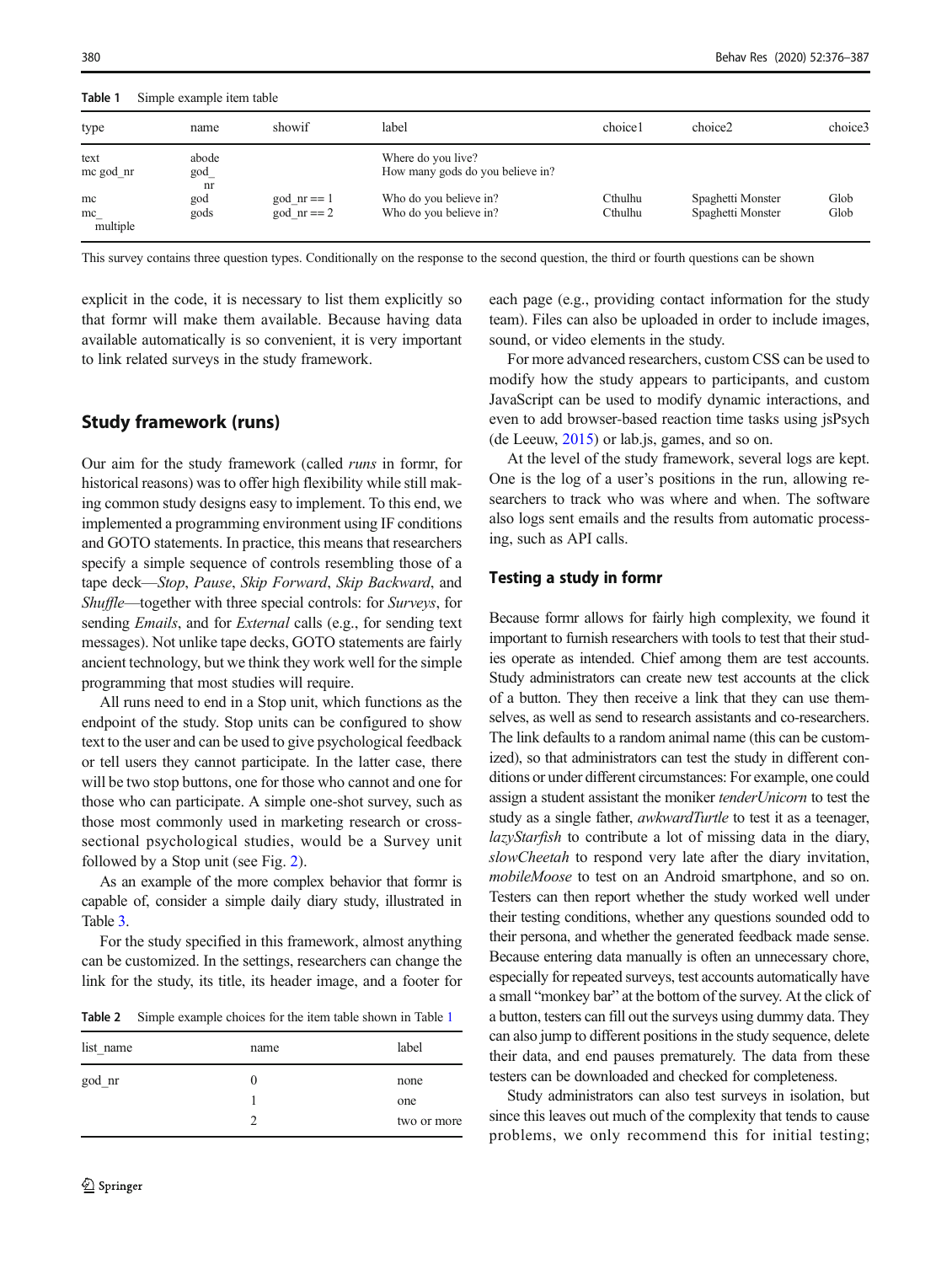| ۰,<br>$\sim$ | ×<br>۰.<br>$\sim$ |  |
|--------------|-------------------|--|
|              |                   |  |

<span id="page-5-0"></span>

|                                  | 75%                        |
|----------------------------------|----------------------------|
| Where do you live?               |                            |
| <b>Berlin</b>                    |                            |
| How many gods do you believe in? |                            |
| none                             |                            |
| $\supset$ one                    |                            |
| two or more                      |                            |
| Who do you believe in?           |                            |
| $\Box$ Cthulhu                   |                            |
| Spaghetti Monster                |                            |
| <b>B</b> Glob                    |                            |
|                                  |                            |
|                                  | Go on to the<br>next page! |

Fig. 1 Table [1,](#page-4-0) as rendered by formr on a mobile device

researchers should thoroughly test complex studies before they are rolled out to real participants. Initially enrolling only a small number of participants can also be a wise strategy, for further, real-life testing. In longitudinal studies, we recommend keeping at least one tester enrolled for the duration of the study.

When the testing mode is turned on, any R code that is executed is tracked for debugging. If code errors occur, the code and error messages are automatically shown. If no code errors occur, testers can show the code using the magnifying glass and download it onto their computer to debug in a program such as

RStudio (which has advanced debugging capabilities). If the testing mode is turned off, less informative error messages are shown, so as to avoid confusing real participants or accidentally disclosing too much information about the study.

#### Monitoring an ongoing study

Longitudinal studies often require that communication with participants and special cases be managed. The main command center for this is the Users section in

| 11 Reorder                      | $\bigcirc$ Lock        | <b>III</b> Export | $\n  Import\n$                                             |                                                |         |                       |   | Publicness: | $\triangle$ | 40<br>$\leftarrow$<br>$\blacktriangleleft$ |
|---------------------------------|------------------------|-------------------|------------------------------------------------------------|------------------------------------------------|---------|-----------------------|---|-------------|-------------|--------------------------------------------|
| questions about formr knowledge |                        |                   |                                                            |                                                |         |                       |   |             |             |                                            |
|                                 |                        |                   | pre_formr_english<br>7 complete results, 96 begun (in ~0m) |                                                | $\star$ |                       |   |             |             |                                            |
|                                 |                        |                   | View items                                                 | Upload items                                   |         |                       |   |             |             |                                            |
|                                 |                        |                   |                                                            |                                                |         |                       |   |             |             |                                            |
|                                 | $96$ $\Omega$ $\times$ |                   | Test<br>Saved                                              |                                                |         |                       |   |             |             |                                            |
|                                 | 10                     |                   |                                                            |                                                |         |                       |   |             |             |                                            |
|                                 |                        |                   |                                                            |                                                |         |                       |   |             |             |                                            |
| end                             |                        |                   |                                                            |                                                |         |                       |   |             |             |                                            |
|                                 |                        |                   | <b>Feedback text:</b><br># Thank you                       |                                                |         |                       |   |             |             |                                            |
|                                 |                        |                   | know already about formr.                                  | Thanks for giving us a sense of what you       |         |                       |   |             |             |                                            |
|                                 |                        |                   |                                                            |                                                |         |                       |   |             |             |                                            |
|                                 | $\bullet$ x            |                   |                                                            |                                                |         |                       |   |             |             |                                            |
|                                 | 20                     |                   |                                                            |                                                |         |                       |   |             |             |                                            |
|                                 |                        |                   | Test<br>Saved                                              |                                                |         |                       |   |             |             |                                            |
|                                 |                        |                   | л<br>0                                                     | $\blacktriangleleft$                           | Ш       | $\blacktriangleright$ | X |             |             |                                            |
|                                 |                        |                   |                                                            | click one of the symbols above to add a module |         |                       |   |             |             |                                            |

Fig. 2 Screenshot of a very simple run for a one-shot survey. The tape deck controls at the bottom allow researchers to add further components, and the publicness settings for the study are in the top right-hand corner. The function of each button is explained on mouseover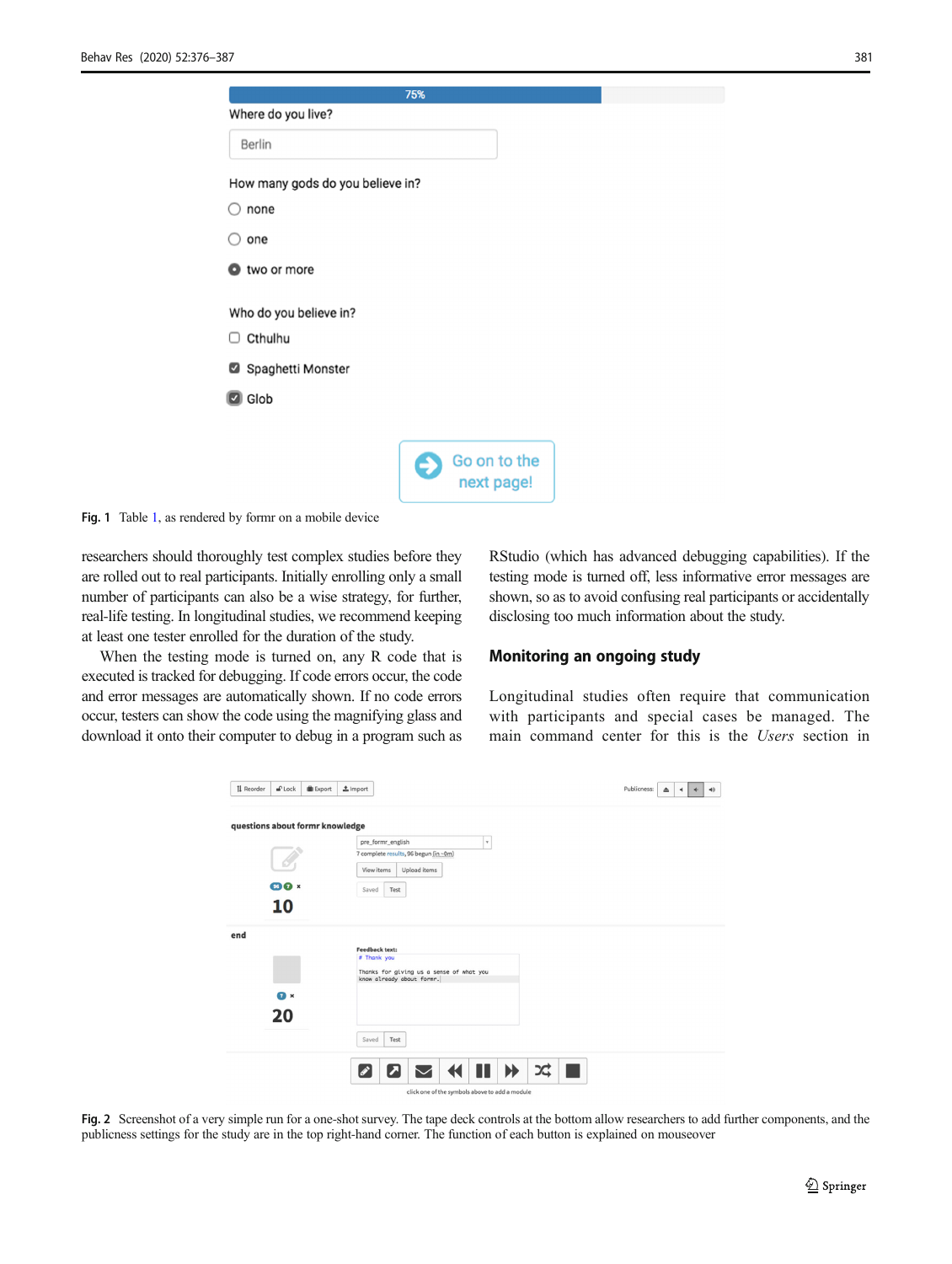<span id="page-6-0"></span>382 Behav Res (2020) 52:376–387

| Position Component | Description                                                                                         | Code/Text                                                                                                                                           |
|--------------------|-----------------------------------------------------------------------------------------------------|-----------------------------------------------------------------------------------------------------------------------------------------------------|
| 10 Survey          | Screening survey asking for demographics<br>and contact information                                 | Questions: age, gender, email address                                                                                                               |
| 20 SkipForward     | Test whether participant is allowed to drink<br>alcohol in the US, depending on their reported age. | screening\$age $>= 21$ # If eligible for study,<br>skip to position 40, if not<br>go on to position 30.                                             |
| 30 Stop            | If participant is younger than 21, stop them here.                                                  | Sorry, you are too young to participate.                                                                                                            |
| 40 Pause           | Wait until tomorrow at 5 p.m. to start the diary.                                                   | You can close your browser now. You will be<br>invited to continue by<br>email tomorrow at 5 p.m.                                                   |
| 50 Email           | Invitation email to the diary                                                                       | Please go to $\{\{\text{login link}\}\}\$                                                                                                           |
| 60 Survey          | Daily diary assessing mood and drinking behavior                                                    | Questions: mood, drinking                                                                                                                           |
| 70 SkipBackward    | Repeat diary 30 times                                                                               | nrow (diary) $<$ 30 # if filled out fewer than 30<br>times, jump back to position 40                                                                |
| 80 StopButton      | End of diary                                                                                        | Thank you for participating. Here is how your<br>mood and alcohol use correlate."<br>$\{r\}$ library (ggplot2)qplot (diary\$alcohol, diary\$mood)'' |

Table 3 Schematic table of a diary study

The text after # shows comments in the R source code

the study administration.<sup>17</sup> The Users section offers a way to move users around in the run—for instance, to deactivate users or correct misplacements resulting from incorrectly configured control flows. It can also be used to send preformulated reminders. Perhaps most usefully, if participants report problems, the administrator can enter the study pretending to be the user (spy button) after enabling the testing mechanisms (stethoscope button) in order to gather more useful debugging information. Importantly, users are listed by their anonymous tokens, not by identifying information. If personal data have been properly separated from the research data as outlined above, it is possible to administer participants and fix problems without seeing personal data.

For some researchers, it can also make sense to program a custom R Markdown script in the Overview section, where they can define data aggregations and subsets to examine the data as they trickle in. Researchers can use formr to regenerate this report on the fly. It can be an additional tool with which to monitor data quality or even how much evidence has been accumulated for an a priori hypothesis, with a sequentialtesting framework (Lakens, [2014;](#page-11-0) Schönbrodt, Wagenmakers, Zehetleitner, & Perugini, [2017\)](#page-11-0).

#### Sharing a study or run

Users can export the entire study with all settings, optionally including all survey items, as a JSON file. This makes it easy to share study designs with other researchers and allow them to reproduce and extend the work. Researchers can also design components such as a peer rating, a customized reminder, or personality feedback (see Fig. [3](#page-7-0) for an example), so that other researchers can easily mix and match components to create new studies.

## R packages

Two R packages enhance the use of formr for researchers. The formr package provides some simple utility functions and idioms to users. It is automatically loaded whenever OpenCPU is called in formr. Outside formr, it can be used to easily load data from formr into R and to link the data to meta- and paradata.

On the basis of data pulled into R with the formr package (other sources are also possible), the codebook package (Arslan [in press\)](#page-10-0) generates metadata and data summaries that can be used as codebooks. This functionality helps formr users document their projects more easily and transparently. It pulls together information on the items and the results in order to generate graphs of item distributions and compute reliabilities of scale aggregates and general information on the survey datasets. In addition to being able to generate HTML, PDF, or spreadsheet-format codebooks, the data.frame objects in R are also marked up using this information, so that it is at the analyst's fingertips in RStudio or when exported to SPSS and Stata. Metadata are additionally stored in JSON-LD format in the generated HTML documents, so that the dataset documentation is also machine-readable and discoverable for search engines.

 $17$  Many teams will also set up an email account for handling participant recruitment and contact. Since formr currently offers no way to exchange messages with participants, creating such an email account is a good idea for any larger study.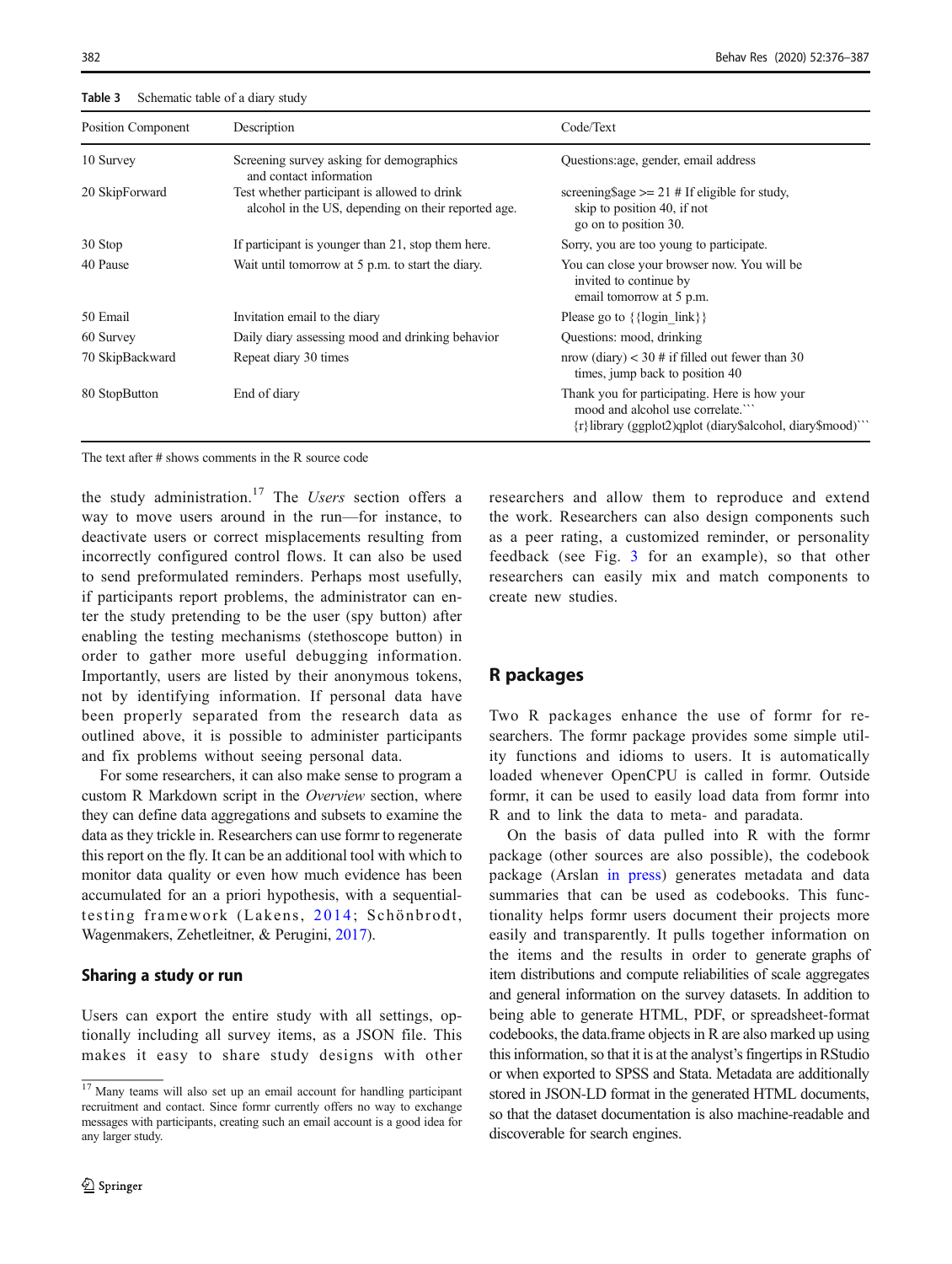<span id="page-7-0"></span>

Fig. 3 Feedback graph example from a study on risk preferences, showing a graph generated with ggplot2

# Case studies

To demonstrate the use of formr, we chose three case studies that the authors told us would have been difficult or impossible to realize using other open tools, short of programming customized studies or foregoing automation. All three led to articles that were published in the Journal of Personality and Social Psychology.

### A dyadic study with feedback for both partners

The formr software can be used to implement dyadic studies, such as studies involving both partners of a couple or bestfriend dyads. In a recent multistudy investigation, Wurst et al. [\(2017\)](#page-11-0) examined the effects of narcissism in early and later phases of romantic relationships. In particular, in their Sample O, they investigated actor and partner effects of narcissism using data from 272 committed couples. To collect these data, two separate runs—one for the first partner and one for the second partner—were implemented. Participants were recruited via email lists, online social networks, snowball sampling, and advertisements in lectures. Participants entered the first run and filled out a number of questions about their personality and their relationship. At the end of the surveys in the first run, participants were asked to share a personalized link with their partner in order to recruit them into the second run (the contents of the second run were identical to those of the first). This personalized link transmitted the partner's email address, and optionally their personality data, although it would now also be possible to transmit such information invisibly using the experimental formr API.<sup>18</sup> In addition, participants had to indicate whether they would be comfortable with their personality data being used for the dyadic feedback. After their partners had completed the second run, if they had also agreed to their data being used for the dyadic feedback, both partners received a dyadic personality profile.

# A longitudinal study with a social network component and other ratings

In the Göttingen Mate Choice Study (GMCS)—a multiwave investigation into partner preferences, relationship transitions, and relationship development—Gerlach, Arslan, Schultze, Reinhard, and Penke ([2019](#page-11-0)) followed up on a large sample of singles. Using longitudinal data from the first two waves of the study, they investigated whether singles' preferences predicted the characteristics of later partners. As such, the study's prospective design was unique in the study of partner preferences. However, along with following up with participants longitudinally, the GMCS also incorporated further innovative features, such as a social network component and the assessment of participants and their partners through their peers.

In Wave 1, participants were screened to include only singles on the lookout for a potential partner. These participants initially answered some questions about their demographics, personality, and ideal partner preferences. They were then asked to provide a list of all potential romantic partners and to rate each on several attributes. Five months later, they received an email inviting them to the second wave of the study. In Wave 2, the authors reiterated the questions about ideal partner preferences and followed up on participants' relationship experiences since Wave 1. These experiences included current and past partners, with both individuals from the network of potential partners and new people that participants might have met later. Crucially, by supplying the list of names from the previous wave as choice options in Wave 2, the authors could link the partners recruited from the network of <sup>18</sup> <https://formr.org/documentation#api> potential partners with their Wave 1 ratings. In all cases, the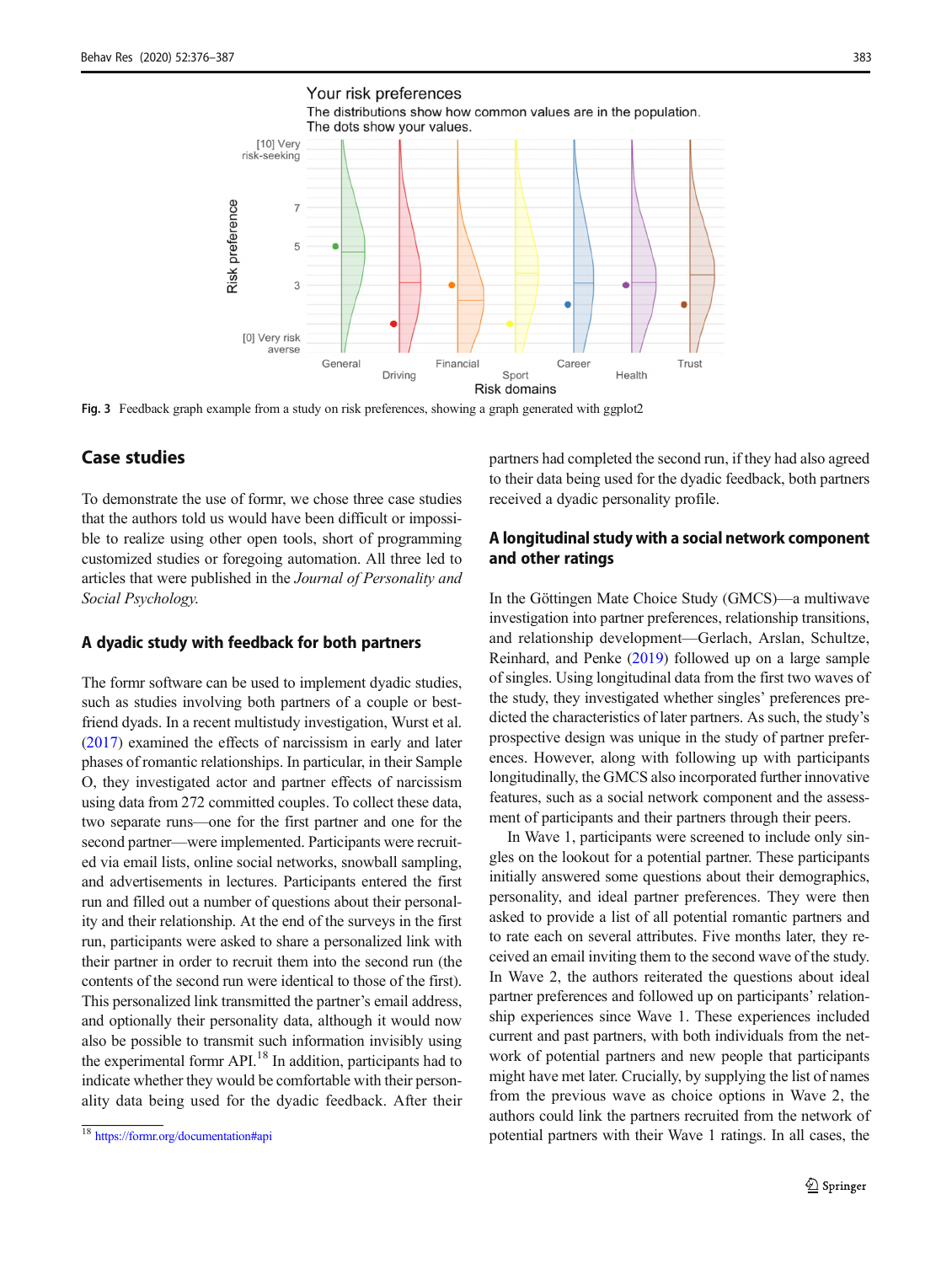authors obtained ratings on the same attributes for the chosen partners. Eleven months after the start of the study, the authors initiated Wave 3, which asked the individuals who had taken part in both previous waves to have their partners rate themselves and to have them rated by peers. This was implemented by setting up two additional studies (one for partners and one for peers), for which participants received links that included their participant code. Peers and partners who received this link via email were then invited to rate the partner and the original participant on the aforementioned attributes.

#### A daily diary study with a social network component

The Daily Habits and Sexuality Study (Arslan, Jünger, Gerlach, Ostner, & Penke, [2016](#page-10-0)) collected data from 1,345 women over a period of 70 days. The women were first screened on a variety of demographic criteria. The main objective was to assess behavioral and psychological changes across the menstrual cycle. Thus, depending on whether the women were predicted to ovulate regularly according to a set of demographic and health criteria, they were offered either a monetary reward or entry in a lottery. Both rewards were calculated on the basis of an algorithm that took into account the frequency of participation and specifically rewarded a lack of large gaps in participation in the diary with a bonus. After being told which reward scheme they would receive, participants answered personality questionnaires and closed their browser.

Over the following 70 days, participants received a daily email invitation that told them how many days they had completed, how much money they had earned, and whether they had skipped the last day. If they had given their mobile phone number, they also received a text message reminder if they had not reacted to the previous day's email or were in danger of losing their bonus.

In the diary, participants answered some items daily, and other items were randomly shown only on a subset of days, to keep the time needed to fill out the diary under 5 min per day while maintaining construct breadth (Revelle et al., [2017\)](#page-11-0) and reducing rote responses.

Each day, single women noted who they had interacted with or thought about on that day (using first names or nicknames). The names of the interaction partners were cataloged using R. For the ten most mentioned names that were noted at least three times, women were asked to indicate whether these names belonged to men who were not their relatives. If they did, women answered a number of questions related to their attraction toward these men. This loop in formr continued until at least four unrelated men or at least ten persons in total had been assessed (assuming that enough names were mentioned in the diary). Unlike a standard social network questionnaire, which tries to elicit the names of interaction partners by relying on a participant's memory and ability to generate names, this method made it possible to focus on the people who actually were the most commonly reported interaction partners in the diary period.

Participants then filled out a general follow-up questionnaire. In the end, they received automated, graphical, interactive feedback that included not only standard graphs, such as personality feedback, but also visual representations of how their mood, desire, and stress level varied across the menstrual cycle (see Fig. [4](#page-9-0)) and how they spent their time on different days (see Fig. [5\)](#page-9-0). Scatterplots with fit lines were generated in order to let them examine whether there was any correlation between their alcohol consumption on the previous day and their sleep quality and mood the next day. They could also view the changes in their mood throughout the diary in an interactive display that allowed them to consult their notes on that day, to see why some days might have differed from others.

On average, women responded on 43 days during the diary period, and only 19% did not complete the follow-up (among those who were paid per response, the average response rate was 49 days, with 10% not completing the follow-up). Although the participants were not formally surveyed on this, online interactions indicated that the feedback was generally well received. The complete study is reproducible from documentation on the Open Science Framework and can be imported and changed (Arslan et al., [2016](#page-10-0)). An earlier, similar study implemented in an older version of formr was recently published and is described in more detail in Arslan, Schilling, Gerlach, and Penke [\(2018\)](#page-10-0).

#### Other possible designs

The three case studies show how formr has been commonly used in ways that make full use of its feature set. However, we believe that a key strength of formr is that it can be used in ways that we did not plan for. For example, it would be possible to design an event-contingent monitoring study in which alerts are sent to users whenever a sentiment analysis shows an uptick in the use of emotion words on a social media platform. This would be possible because formr's R support includes R packages that enable automated calls to the Twitter API and sentiment analysis. Similar applications could respond to weather events or events gleaned from screen-time monitoring apps. Contingent events could also be a partner's or friend's behavior in a dyadic design, evaluated using the formr API. A number of users have also used formr in the lab to obtain stimulus ratings and simple experiments, because they found randomization to be easy in formr. Some have even used formr as a vehicle for reaction-time-based experiments, by extending it using JavaScript.

# Running a formr server

It is possible to self-host an installation of formr on a university or commercial server. The installation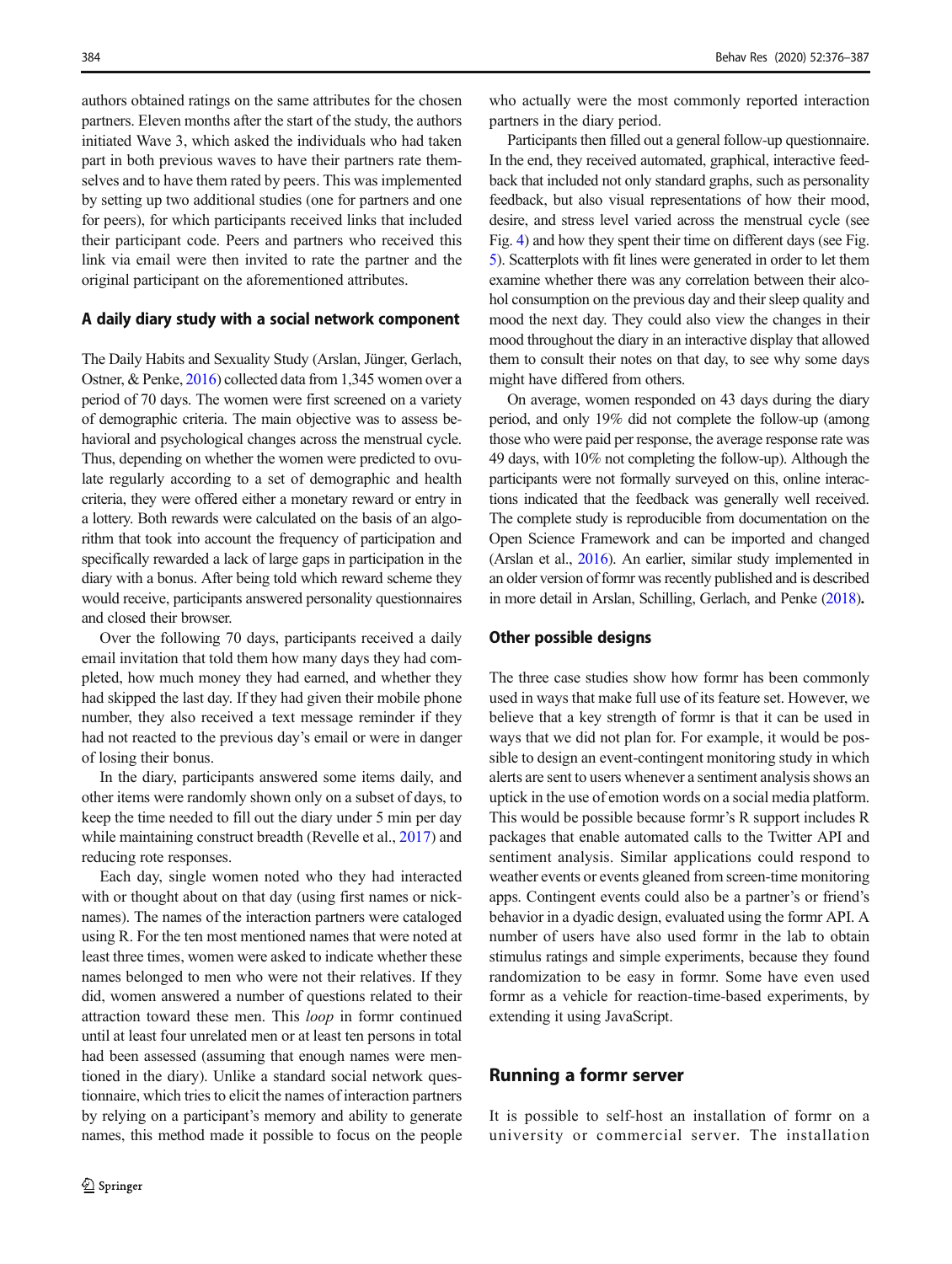<span id="page-9-0"></span>

Fig. 4 A (translated) graph of one participant's psychological changes across the menstrual cycle in the daily diary study

instructions are detailed on Github. This allows researchers to more tightly control data privacy, lock the software version while a study is running, and customize domain and branding, but requires expertise to set up and maintain it securely. We may also recommend it to researchers who plan to run a very resource-intensive study, although this has not happened yet. The formr community supports researchers who plan to self-host formr.



Fig. 5 Example of a (translated) feedback graph, generated in the daily diary study to show how the participant had spent her time during the week and during the weekend

## **Community**

The formr community of users has several forums for exchanging tips and information. The Github repository is the place to track issues such as bugs and feature requests. The formr wiki features a range of step-by-step how-to documents, contributed by users, that explain processes such as how to give simple feedback, implement peer ratings, embed videos, send text messages, or randomize items in blocks. The formr Google group is a mailing list through which users can search, ask, and answer questions. It is also where we announce upcoming changes and new software releases.

# Future directions

The formr software is still being actively developed. Since 2013, we have had about one major release every three months, and one minor release (bug fixes, etc.) every month. Despite the initial focus on surveys, we are now taking steps to make it easier to integrate formr with reaction time tasks, implemented in jsPsych or lab.js (Henninger, Shevchenko, Mertens, Kieslich, & Hilbig, [2019](#page-11-0)). A first study using jsPsych has been conducted, but we plan to offer more guidance on best practices in the future. We also want to gracefully handle users in different time zones. We also continuously monitor the performance of our servers and work on the scalability of formr by optimizing slow operations in our backend. For example, we plan a move to an architecture that will enable more fine-grained (at the second level) control over when messages are sent.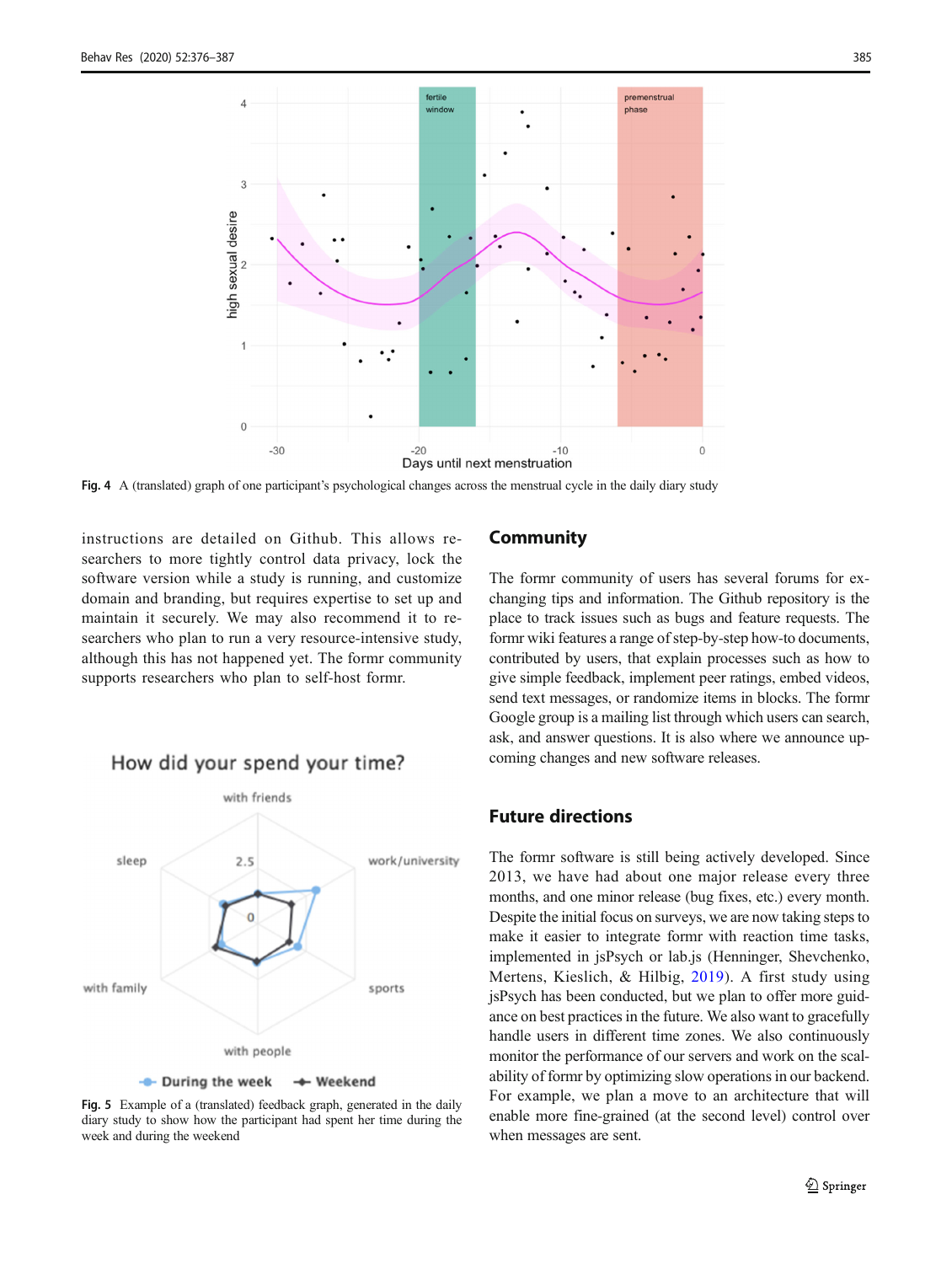<span id="page-10-0"></span>A more major planned feature is to integrate formr with [openhumans.org](http://openhumans.org) (Price Ball & Greshake Tzovaras, [n.d.](#page-11-0)) or midata.coop (E. Hafen, [2015\)](#page-11-0), platforms that provide a way for people to share and link their research data from different sources (e.g., health trackers, phones, or commercial genetictesting companies) while controlling anonymity. This would create a stronger firewall between research data and personal data than our existing methods do, while maintaining the ability to contact and remind participants and adding the capability to request data from other sources.

The formr software can already be connected to the Open Science Framework (OSF), thereby providing an easy way to back up the JSON file containing the study to the OSF and version-track it. We plan to make this integration tighter, to automate version tracking upon a change, and potentially even to allow researchers to preregister a design and track all subsequent ad-hoc changes, for greater transparency.

The biggest planned feature is to enable offline data collection and push notifications.<sup>19</sup> Currently, we do not plan to support apps on multiple platforms, and core formr features such as the integration with R do not work offline. However, we hope to enable offline data collection by relying on progressive web apps (Progressive Web Apps, [2018](#page-11-0)), which are now available on all major mobile operating systems. This feature would also allow formr studies to function as apps, appear on the home screen, send notifications, and use system services such as the camera and the accelerometer. Although this would have to work without R, it would be useful for intensive experience-sampling research, for which an Internet connection should not be a prerequisite. Minor planned changes can be found on the formr Github page.<sup>20</sup> We invite researchers who find formr's feature set a useful starting point but not sufficient for their purposes to make sure any programmers they enlist via grant funding do work that can be openly shared with other users, too.

# Conclusion

With formr, we offer a simple way to collect data in longitudinal studies and give complex, immediate feedback. Its feedback and data analysis capabilities make formr useful not just for scientists, but also for therapists, Quantified Self enthusiasts, and others. Open-sourcing the software along with the study control framework and survey scripts helps increase the reusability, reproducibility, and transparency of research and makes it easier to collaborate.

Author note R.C.A. created the original software and wrote the first draft of this article. C.S.T. and M.P.W. improved and

maintained the software and revised the manuscript. Numerous people and institutions have made formr possible, helped make it better, explored the boundaries of what it can do, and given support to the community. The authors thank Julia Zimmermann, Franz Neyer, the German Research Foundation (DFG), and the Thuringian Ministry for Education, Science and Culture for funding the initial project and allowing the code to be open source. We thank Lars Penke for funding work on formr, and Marc Reichardt for supporting its hosting. We thank all our users, especially our earliest and most committed users, who were patient when things went wrong and who suggested many useful features: Tanja Gerlach, Laura Botzet, Aileen Marske, Silvia Bradatsch, Julie Driebe, Stefanie Wurst, Sarah Lennartz, and Isabelle Habedank. We especially thank our power users Selina Reinhardt, Julia Rohrer, Julia Dauter, and Kai Horstmann for comments on an earlier version of the manuscript. We thank Deborah Ain for her thorough editing of the manuscript; all remaining errors are ours. Further information may be found at the following links: the hosted platform is at [https://formr.](https://formr.org) [org;](https://formr.org) the code is on Github, at [https://github.com/rubenarslan/](https://github.com/rubenarslan/formr.org;) [formr.org;](https://github.com/rubenarslan/formr.org;) and citable versions of the software are at [https://](https://zenodo.org/record/1345615) [zenodo.org/record/1345615](https://zenodo.org/record/1345615).

Acknowledgements Open access funding provided by Max Planck Society.

Open Access This article is distributed under the terms of the Creative Commons Attribution 4.0 International License (http:// creativecommons.org/licenses/by/4.0/), which permits unrestricted use, distribution, and reproduction in any medium, provided you give appropriate credit to the original author(s) and the source, provide a link to the Creative Commons license, and indicate if changes were made.

## References

- Allaire, J. J., Xie, Y., McPherson, J., Luraschi, J., Ushey, K., Atkins, A., . . . Chang, W. (2018). rmarkdown: Dynamic documents for R [Software] (Version 1.10). Retrieved from [https://CRAN.R-project.](https://cran.r-project.org/package=rmarkdown) [org/package=rmarkdown](https://cran.r-project.org/package=rmarkdown)
- Arslan, R. C., Jünger, J., Gerlach, T. M., Ostner, J., & Penke, L. (2016). Online diary study of ovulatory cycle shifts on sexual desire, sexual activity, and mating behaviour. Retrieved from <https://osf.io/d3avf/>
- Arslan, R. C., Schilling, K. M., Gerlach, T. M., & Penke, L. (2018). Using 26 thousand diary entries to show ovulatory changes in sexual desire and behaviour. Journal of Personality and Social Psychology. Advance online publication. <https://doi.org/10.1037/pspp0000208>
- Arslan, R. C. (in press). How to automatically document data with the codebook package to facilitate data re-use. Advances in Methods and Practices in Psychological Science.
- Bosnjak, M., & Tuten, T. L. (2001). Classifying response behaviors in Web-based surveys. Journal of Computer-Mediated Communication, 6, JCMC636. [https://doi.org/10.1111/j.1083-](https://doi.org/10.1111/j.1083-6101.2001.tb00124.x) [6101.2001.tb00124.x](https://doi.org/10.1111/j.1083-6101.2001.tb00124.x)
- Chambers, C. D. (2013). Registered reports: A new publishing initiative at Cortex [Editorial]. Cortex, 49, 609–610. [https://doi.org/10.1016/j.](https://doi.org/10.1016/j.cortex.2012.12.016) [cortex.2012.12.016](https://doi.org/10.1016/j.cortex.2012.12.016)

<sup>&</sup>lt;sup>19</sup> [https://en.wikipedia.org/wiki/Progressive\\_Web\\_Apps](https://en.wikipedia.org/wiki/Progressive_Web_Apps)<br><sup>20</sup> <https://github.com/rubenarslan/formr.org/issues>